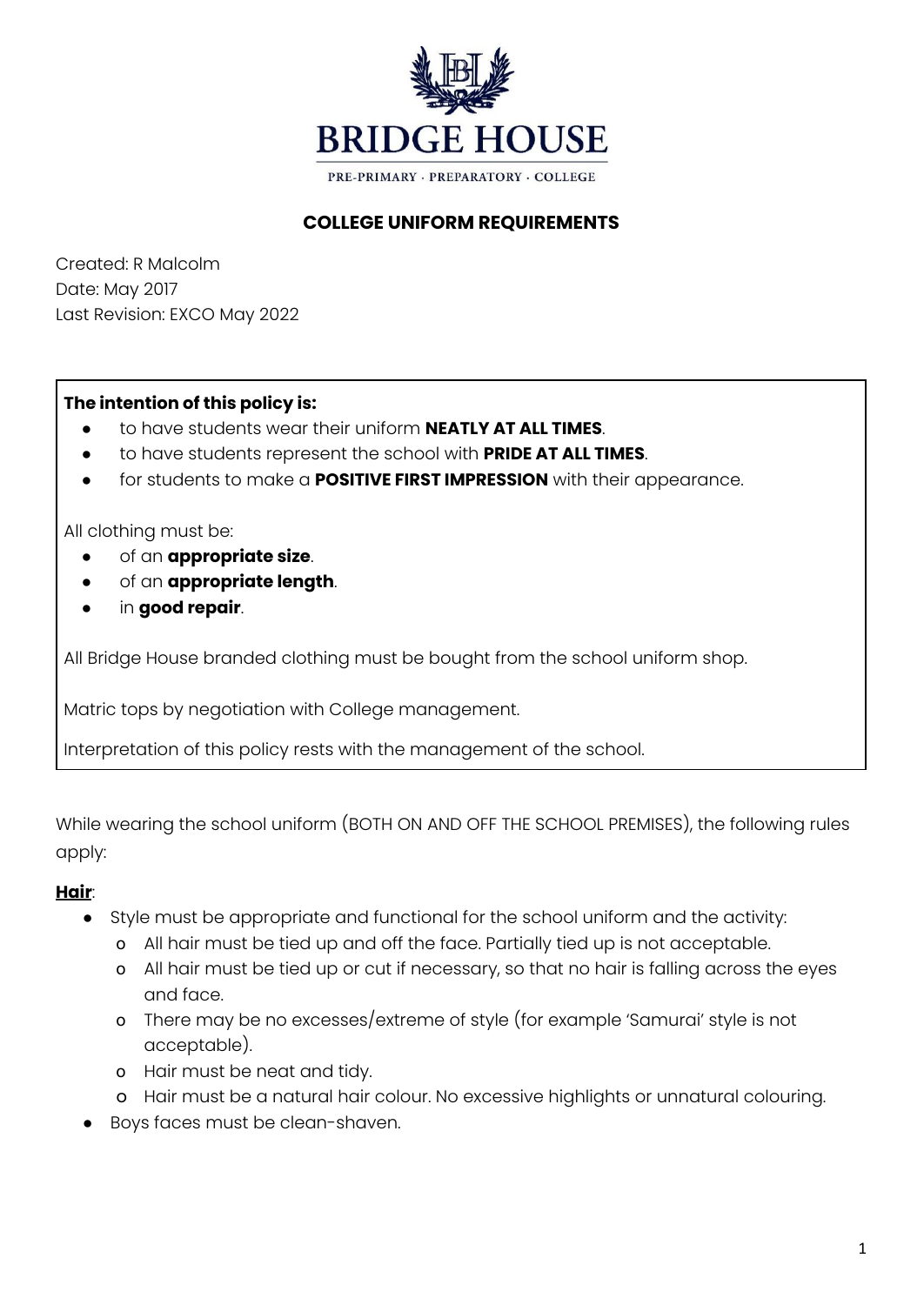## **Jewellery**:

- $\bullet$  Boys are not permitted to wear any jewellery other than a watch and/or a medic alert bracelet.
- Girls are permitted to wear a single pair of plain silver or gold studs or sleepers in the lobes of their ears.
- Medic alert bracelets are permitted.
- No other visible jewellery is permitted.
- Plasters may not be used to cover any jewellery or piercings.

## **Nails**:

- Nails must be short, neat and clean.
- Nails may not extend past the tip of the finger.
- Clear nail varnish is permitted.
- No artificial nails (gel, acrylic, stick-on) are permitted.

## **Make-up**:

**●** Simple/ basic make-up may be worn but it must be appropriate for the school uniform and daily activities:

\_\_\_\_\_\_\_\_\_\_\_\_\_\_\_\_\_\_\_\_\_\_\_\_\_\_\_\_\_\_\_\_\_\_\_\_\_\_\_\_\_\_\_\_\_\_\_\_\_\_\_\_\_\_\_\_\_\_\_\_\_\_\_\_\_\_\_\_\_\_

- o Base may be worn to cover blemishes.
- o No excesses/ extreme of make-up is allowed.

These are options that are weather dependent as there are cold days in summer and warm days in winter.

# **COLLEGE GIRLS**

## **EVERY DAY UNIFORM:**

- Short-sleeved BH white golf shirt OR BH girls cotton short-sleeved collared white shirt
- Plain white cotton shirt which must be worn with a BH tie (Grade 10, 11 and 12).
- Chinos and BH belt with navy socks (no secret socks) and black leather shoes (plain black leather, closed, lace-up/ t-bar or 'baby doll').
- Bermuda shorts and BH belt with long navy socks and black leather shoes
- Plaid skirt with short white ankle socks (socks must be long enough to cover the ankle, no secret socks permitted) OR navy-blue stockings and black shoes (plain black leather, closed, lace-up)
- BH jersey
- BH rain jacket: may be worn with everyday uniform and P.E. kit
- BH scarves: only for cold winter days
- BH beanies: only to be worn on cold winter days, worn outside and not during lessons
- BH blazer (Grades 10, 11 and 12 ONLY)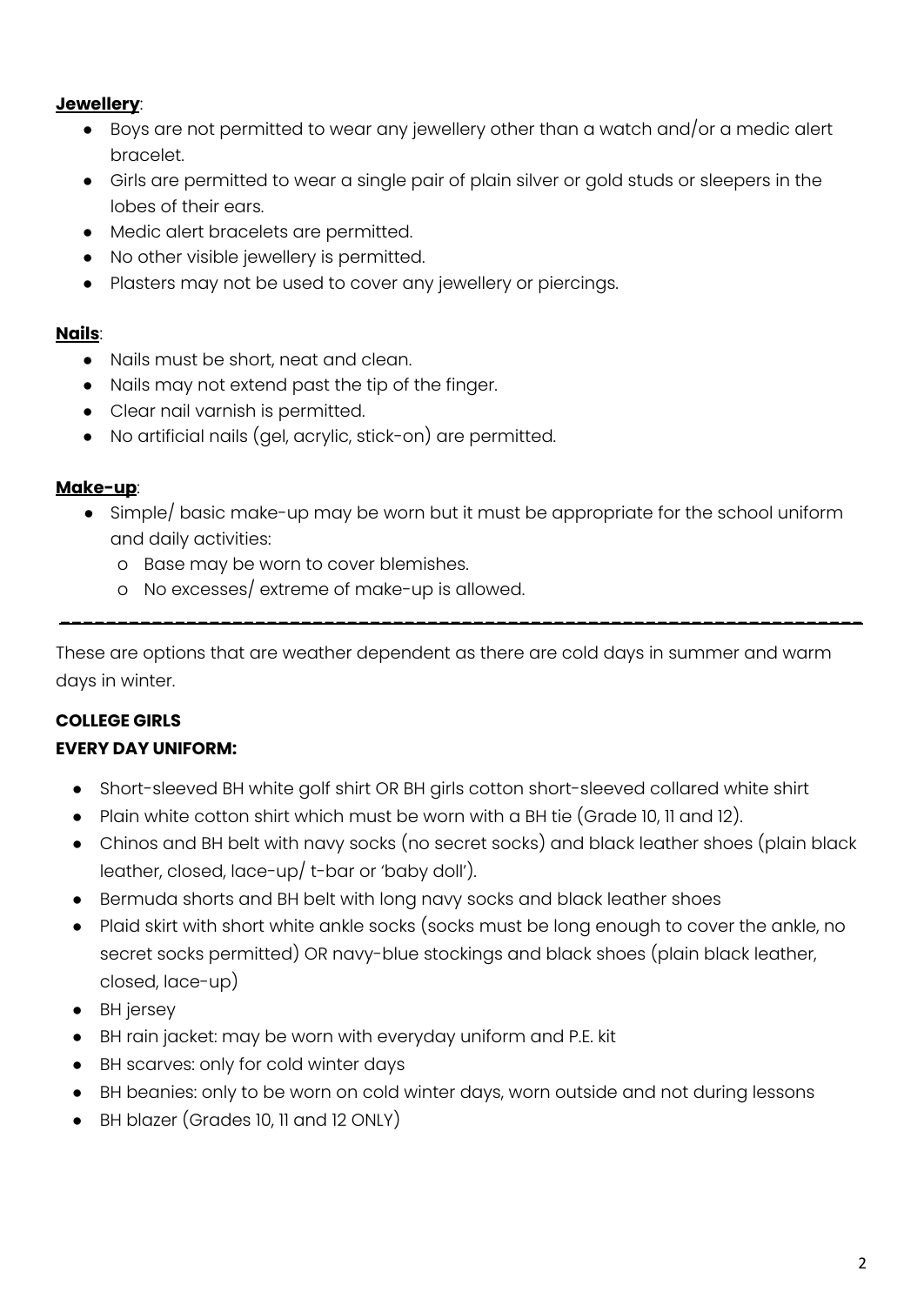**FORMAL SCHOOL UNIFORM:** (this dress code to be adhered to on formal occasions such as Awards evenings and other designated events)

- Chinos and BH belt with navy socks and black shoes (see above) OR
- Plaid skirt with navy blue stockings (short, white ankle socks, as above, may be worn in warmer weather) and black shoes
- Short sleeved BH white golf shirt OR BH girls cotton short-sleeved white shirt (Grades 8 and 9)
- Long or short-sleeved plain white cotton collared shirt with BH tie (Grades 10, 11 and 12)
- BH jersey for Grades 8 and 9
- BH blazer and tie compulsory for Grades 10, 11 and 12
- Grades 10, 11 and 12 may wear a jersey under their blazers
- No scarves, beanies or rain jackets at formal events

## **PHYSICAL EDUCATION & SPORT PRACTICES:**

- o P.E. kit may not be worn to school unless a student has a timetabled P.E. lesson on that day.
- o Students can change into their P.E. kit for sport practices, after the academic day has finished.
- o Any deviations from the above will be communicated to students ahead of time e.g. Inter-house events.
	- BH white golf shirt (Grade 8 and 9 P.E. lessons)
	- BH white golf shirt OR a house t-shirt i.e. Olympia = white, Helios = red, Alexandria = blue (sport practices after school)
	- BH navy sport shorts
	- BH swimming costume  $\&$  cap (summer)
	- BH tracksuit for cold weather conditions (fixtures and practices)
	- Cap or hat (only to be worn during P.E. lessons or outside during break times), sunscreen & water bottle
	- Sport shoes (lace-up cross trainers/ sports specific) and plain white, sport socks (ankle socks which must be long enough to cover the ankle and not secret socks)
		- B.H. Havianas may only be worn for Water polo or swimming practices and are not permitted to be worn during the academic day.
	- Protective gear (such as gum guards, shin guards, etc.) will be determined by the sport itself. Such gear is a prerequisite both at practices and at matches.
	- Relevant sport equipment (tennis racquet, hockey stick, etc.)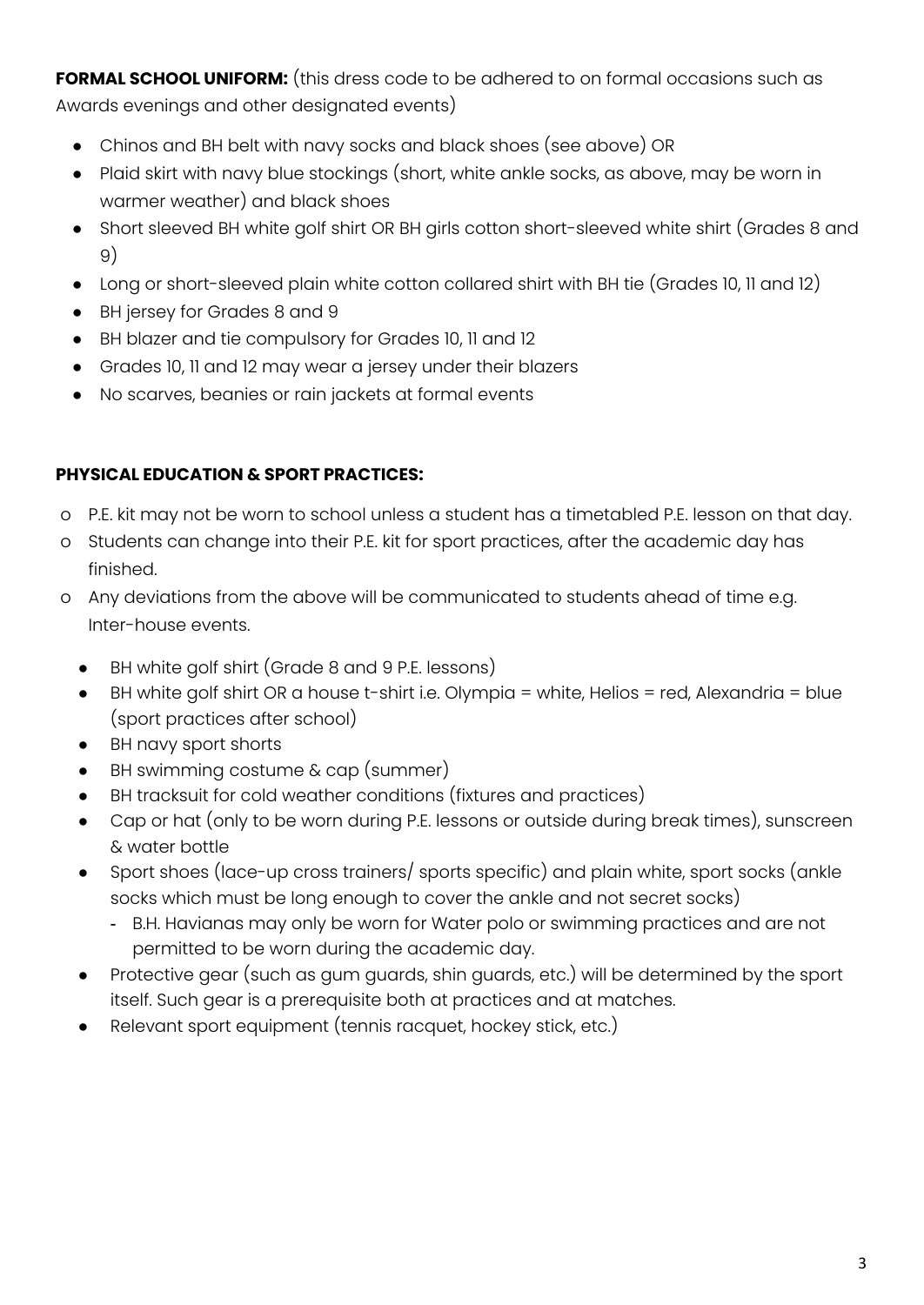#### **SPORTS FIXTURES:**

- $\bullet$  1<sup>st</sup> teams have specific 1<sup>st</sup> team kit which are made to order.
- $\bullet$  1<sup>st</sup> team kit may ONLY BE WORN ON MATCH DAYS (from second break).
- Sport kit requirements for all other teams in table below.
- Please contact Mrs Colleen de Villiers (girls) [coldev@bridgehouse.org.za](mailto:coldev@bridgehouse.org.za) and Mr Jacques le Roux (boys) [jacler@bridgehouse.org.za](mailto:jacler@bridgehouse.org.za) for details.

| <u> مسر</u> ر- ر- م<br><b>SWIMMING/WATER POLO</b><br>BH white golf shirt<br>BH navy sport shorts<br>BH swimming costume & BH swimming<br>cap<br>BH water polo costume & BH swimming                                             | <b>ATHLETICS/CROSS COUNTRY</b><br>BH navy & royal blue athletics vest OR<br>BH white golf shirt<br>BH navy sport shorts OR plain navy<br>short tights/athletics shorts<br>Sport shoes      |
|---------------------------------------------------------------------------------------------------------------------------------------------------------------------------------------------------------------------------------|--------------------------------------------------------------------------------------------------------------------------------------------------------------------------------------------|
| cap<br><b>Blue BH Havianas</b>                                                                                                                                                                                                  |                                                                                                                                                                                            |
| <b>GOLF</b><br>BH white golf shirt<br>Chinos OR Bermuda shorts with BH belt<br>Short white socks<br>Golf shoes                                                                                                                  | <b>TENNIS</b><br>BH royal blue sleeveless sport shirt<br>BH navy sport skirt with navy/black<br>hot pants<br>Short white socks (no secret socks)<br>Court shoes                            |
| <b>HOCKEY</b><br>BH royal blue sleeveless sport shirt<br>$\bullet$<br>BH navy sport skirt with navy/black hot<br>pants<br>BH royal blue/navy long sport socks<br>Sport shoes/hockey boots -<br>appropriate for use on the ASTRO | <b>NETBALL</b><br>BH royal blue sleeveless sport shirt<br>$\bullet$<br>BH navy sport skirt with navy/black<br>$\bullet$<br>hot pants<br>Short white socks (no secret socks)<br>Court shoes |
| <b>MOUNTAIN BIKING</b><br>Personal cycling kit OR BH PE kit<br>Cycling helmet essential<br>$\bullet$                                                                                                                            |                                                                                                                                                                                            |

These are options that are weather dependent as there are cold days in summer and warm days in winter.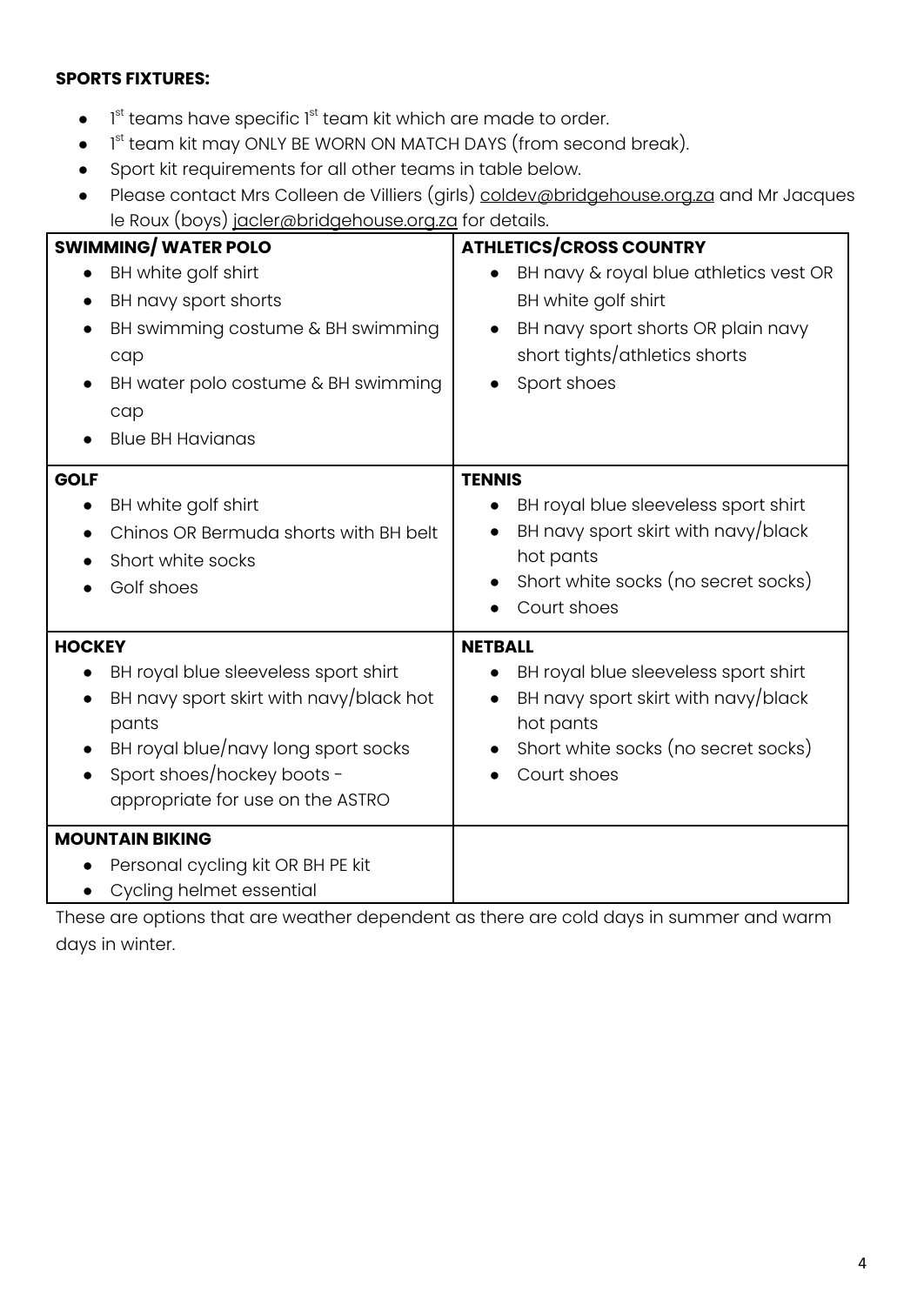# **COLLEGE BOYS EVERY DAY UNIFORM:**

- Short sleeved BH white golf shirt
- Long or short-sleeved plain white cotton collared shirt which must be worn with a BH tie (Grades 10, 11 and 12 ONLY)
- Chinos and BH belt with navy socks (no secret socks) and black leather shoes (plain black leather, closed, lace-up).
- Bermuda shorts and BH belt with long navy socks and black leather shoes
- BH jersey
- BH rain jacket: may be worn with everyday uniform and P.E. kit
- BH scarves: only for cold winter days
- BH beanies: only to be worn on cold winter days, worn outside and not during lessons
- BH blazer (Grades 10, 11 and 12 ONLY)

**FORMAL SCHOOL UNIFORM:** (this dress code is to be adhered to on formal occasions such as Awards evenings and other designated events)

- Chinos and BH belt with navy socks and black shoes (see above)
- Short sleeved BH white golf shirt (Grades 8 and 9)
- Long or short-sleeved plain white cotton collared shirt with BH tie (Grades 10, 11 and 12)
- BH jersey for Grades 8 and 9
- BH blazer and tie compulsory for Grades 10, 11 and 12
- Grades 10, 11 and 12 may wear a jersey under their blazers
- No scarves, beanies or rain jackets at formal events

## **PHYSICAL EDUCATION & SPORT PRACTICES:**

- o P.E. kit may not be worn to school unless a student has a timetabled P.E. lesson on that day.
- o Students can change into their P.E. kit for sport practices, after the academic day has finished.
- o Any deviations from the above will be communicated to students ahead of time e.g. Inter-house events.
- BH white golf shirt (Grade 8 and 9 P.E. lessons)
- BH white golf shirt OR a house t-shirt i.e. Olympia = white, Helios = red, Alexandria = blue (sport practices after school)
- BH swimming costume & cap (summer)
- BH tracksuit for cold weather conditions (fixtures and practices)
- Cap or hat (only to be worn during P.E. lessons or outside during break times), sunscreen & water bottle
- Sport shoes (lace-up cross trainers/ sports specific) and plain white, sport socks (ankle socks which must be long enough to cover the ankle and not secret socks)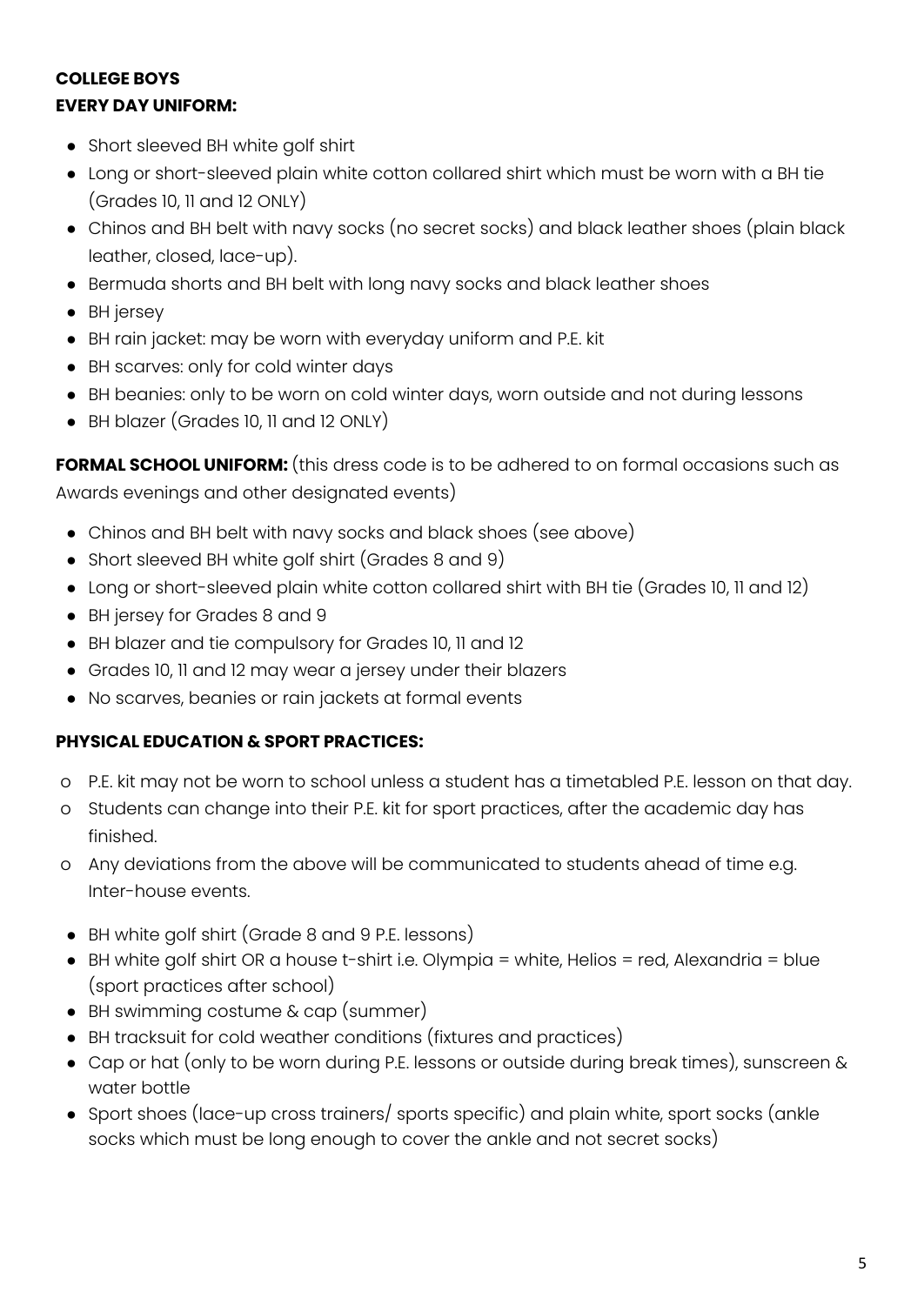- B.H. Havianas may only be worn for Water polo or swimming practices and are not permitted to be worn during the academic day.
- Protective gear (such as gum guards, shin guards, etc.) will be determined by the sport itself. Such gear is a prerequisite both at practices and at matches.
- Relevant sport equipment (tennis racquet, hockey stick, etc.)

# **SPORTS FIXTURES:**

- o l<sup>st</sup> teams have specific 1<sup>st</sup> team kit which are made to order.
- o 1<sup>st</sup> team kit may ONLY BE WORN ON MATCH DAYS (from second break).
- o Sport kit requirements for all other teams in table below.
- o Please contact Mrs Colleen de Villiers (girls) [coldev@bridgehouse.org.za](mailto:coldev@bridgehouse.org.za) and Mr Jacques le Roux (boys) [jacler@bridgehouse.org.za](mailto:jacler@bridgehouse.org.za) for details.

| <b>SWIMMING/WATER POLO</b><br>BH white golf shirt<br>$\bullet$<br>BH navy sport shorts<br>BH swimming costume & BH swimming<br>cap<br>BH water polo costume & BH swimming<br>cap<br><b>Blue BH Havianas</b> | <b>ATHLETICS/CROSS COUNTRY</b><br>BH navy & royal blue athletics vest<br>OR BH white golf shirt<br>BH shorts OR plain navy short<br>tights/athletics shorts |
|-------------------------------------------------------------------------------------------------------------------------------------------------------------------------------------------------------------|-------------------------------------------------------------------------------------------------------------------------------------------------------------|
| <b>MOUNTAIN BIKING</b><br>Personal cycling kit OR BH PE kit<br>Cycling helmet essential                                                                                                                     | <b>SOCCER</b><br>BH navy blue Umbro soccer shirt<br>Navy Umbro soccer shorts<br>Navy Umbro socks<br>Soccer boots                                            |
| <b>GOLF</b><br>BH white golf shirt<br>$\bullet$<br>Chinos OR Bermuda shorts with BH belt<br>Short white socks<br>Golf shoes                                                                                 | <b>CRICKET</b><br>BH white cricket shirt<br>White long cricket pants (not in<br>uniform shop)<br>Short white socks<br>Cricket boots                         |
| <b>TENNIS</b><br>BH royal blue sport shirt<br>BH navy shorts<br>Short white socks<br>Court shoes                                                                                                            | <b>HOCKEY</b><br>BH royal blue sport shirt<br>BH navy shorts<br>BH navy & royal long sport socks<br>Hockey boots - appropriate for use<br>on the ASTRO      |

\_\_\_\_\_\_\_\_\_\_\_\_\_\_\_\_\_\_\_\_\_\_\_\_\_\_\_\_\_\_\_\_\_\_\_\_\_\_\_\_\_\_\_\_\_\_\_\_\_\_\_\_\_\_\_\_\_\_\_\_\_\_\_\_\_\_\_\_\_